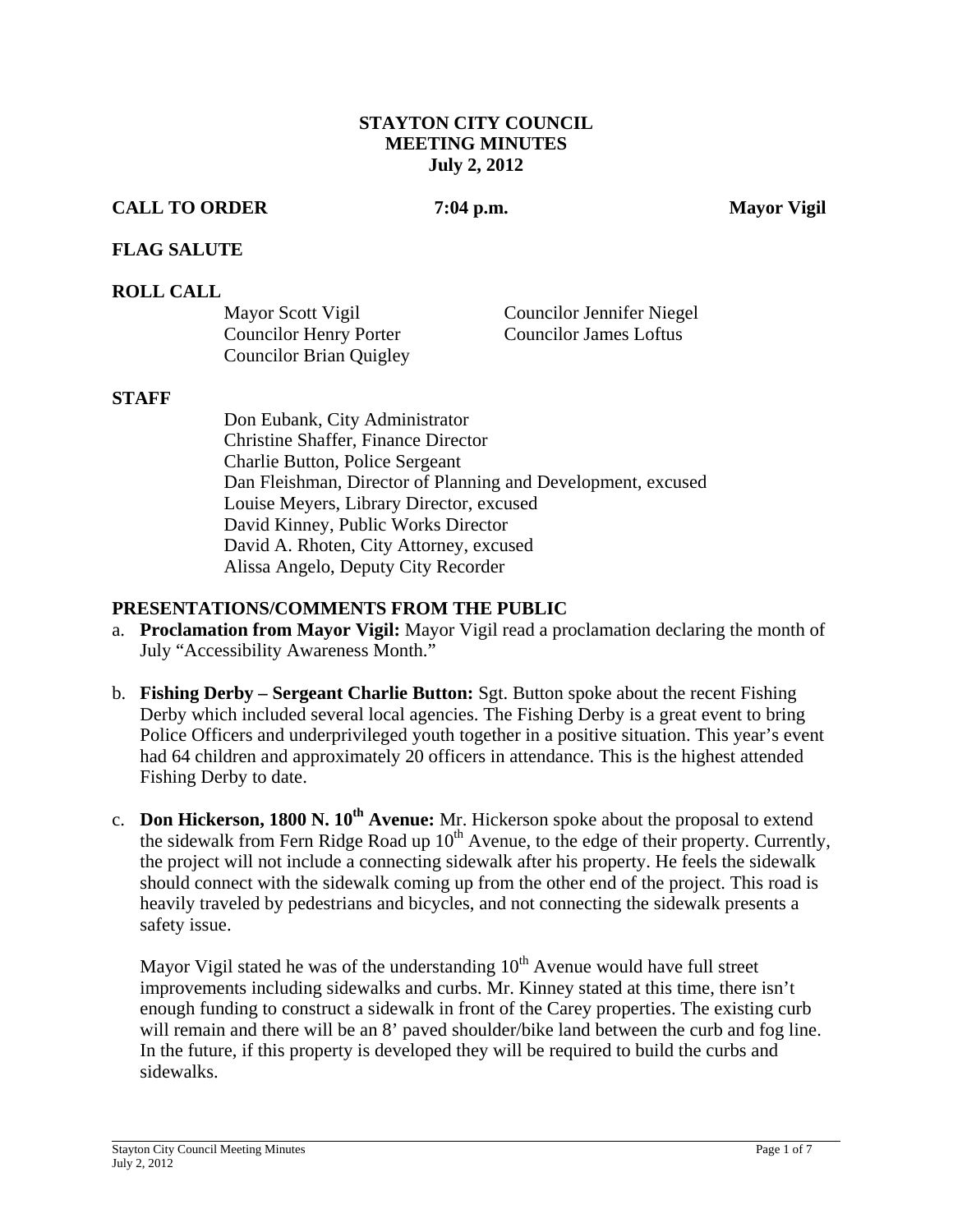## **ANNOUNCEMENTS**

- a. **Additions to the Agenda**: None.
- b. **Declaration of Ex Parte Contacts, Conflict of Interest, Bias, etc**.: Councilor Quigley declared a conflict of interest in regard to the  $10<sup>th</sup>$  Avenue project and stated he would not participate or vote on this matter.

#### **CONSENT AGENDA**

## a. **June 18, 2012 City Council Meeting Minutes**

**MOTION:** From Councilor Loftus, seconded by Councilor Niegel, to adopt the Consent Agenda. **Motion passed 4:0.**

## **PUBLIC HEARING – None.**

## **UNFINISHED BUSINESS**

## **Wastewater Treatment Plant Update and Project Close-Out**

- a. **Staff Report:** Mr. Kinney reviewed the staff report included in the Council packets. He spoke about the status of the project and the upcoming loan close-out.
- b. **Council Deliberation:** None.
- c. **Council Decision:** None.

## **10th Avenue Improvements Project – Property Assessments**

a. **Staff Report:** Mr. Kinney briefly spoke about the project scope and funding for the  $10<sup>th</sup>$ Avenue Improvements Project.

He reviewed a memo which proposes to assess three affected properties along  $10<sup>th</sup>$  Avenue. These properties signed Non-Remonstrance Agreements when they built their homes in the early 1990's and in 2005. No assessments are proposed for the west side of the road because it is fully improved.

The other properties on the east side of road from Fir Street to E. Santiam Street. These properties are primarily owned by the City and Santiam Memorial Hospital, who contributed funding toward this project which also helped the City obtain grant funding. The properties between Dawn Drive and 1800 N. 10<sup>th</sup> Avenue all have frontage on Dawn Drive, and no access directly onto  $10^{th}$  Avenue.

b. **Council Deliberation:** Councilor Loftus asked if affected property owners were included in the project proposal and funding process. Mr. Kinney stated they were not because we did not believe we'd have funding to construct this piece of the project.

Councilor Niegel asked if the City was going to assess the other properties on Dawn Drive. Mr. Kinney stated his proposal does not include assessments to these double-frontage lots, which abut both Dawn Drive and  $10^{th}$  Avenue.

Councilor Loftus felt taxpayers were already paying their share with the ODOT grant. He added the City should assess on all the properties or none at all.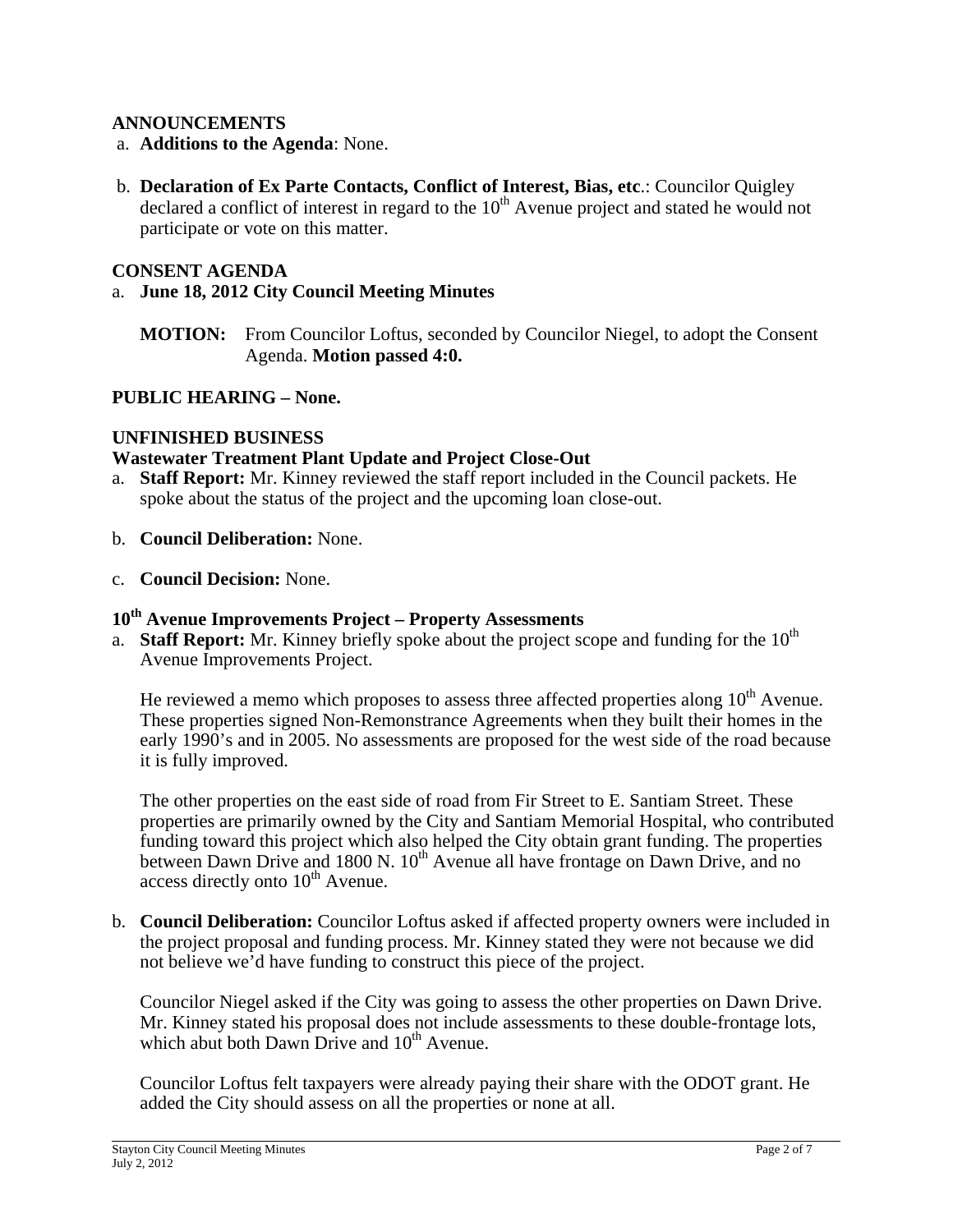Mayor Vigil believes if there is a non-remonstrance agreement, the property owner knows the improvements are coming while properties without an agreement may not. He felt the property on Dawn Drive that was divided in 2005 should not be included in the assessment, even with the existing non-remonstrance. Mr. Kinney stated the homeowner of this particular property on Dawn Drive is aware of the non-remonstrance agreement. Even when a property changes ownership, the non-remonstrance agreement will show up on the title report at the time of purchase.

At this time, staff is proposing the parcels with non-remonstrance agreements only be assessed 50% of the costs of the shoulder widening, curbs and sidewalks. The City is paying for the AC overlay in the center of the street.

Councilor Loftus felt there should be a statute of limitation on the non-remonstrance agreements. Prices on concrete and asphalt have increased sharply since these original agreements were signed. Mr. Kinney explained that this is a policy choice for Council; they have the choice to assess those with non-remonstrance agreements or to forego enforcing them. If they choose to forego the assessments, this portion of the project will be funded out of the Street Fund.

Mr. Hickerson stated there is a process the City must follow in implementing an LID, and they have not done that yet. He also agreed with a statute of limitations, and feels the agreement is a contract but the City is treating it at as a promissory note.

**MOTION:** From Councilor Loftus, seconded by Councilor Niegel to not assess any of the property owners with non-remonstrance agreements on  $10<sup>th</sup>$  Avenue.

Councilor Porter asked about project funding if no assessments are done. Mr. Kinney stated funding would be taken from the Street Fund; however, there is a possibility the project will not be fully completed.

Councilor Loftus suggested an LID which also includes Carey property.

Mayor Vigil asked what amount of funding would be taken from the Street Fund. Mr. Kinney stated approximately \$20,000 would be used from the Street Fund.

Councilor Porter asked about the four properties not included in the assessment with frontage on Dawn Drive. Mr. Kinney indicated these properties do not access  $10<sup>th</sup>$  Avenue from their property and this portion of the project would be covered by the City.

Councilor Loftus asked Mr. Kinney about legal fees that could possibly be incurred by the City if the assessment moves forward. Mr. Kinney stated he was unsure what the legal fees would be, but he and Ms. Shaffer believed they would be less than \$5,000.

Mr. Kinney explained how the assessment funding is collected from property owners over a period of five to ten years.

Councilor Loftus stated he was completely unaware at the time of project approval that these non-remonstrance agreements existed. Mr. Kinney stated he had informed Council there was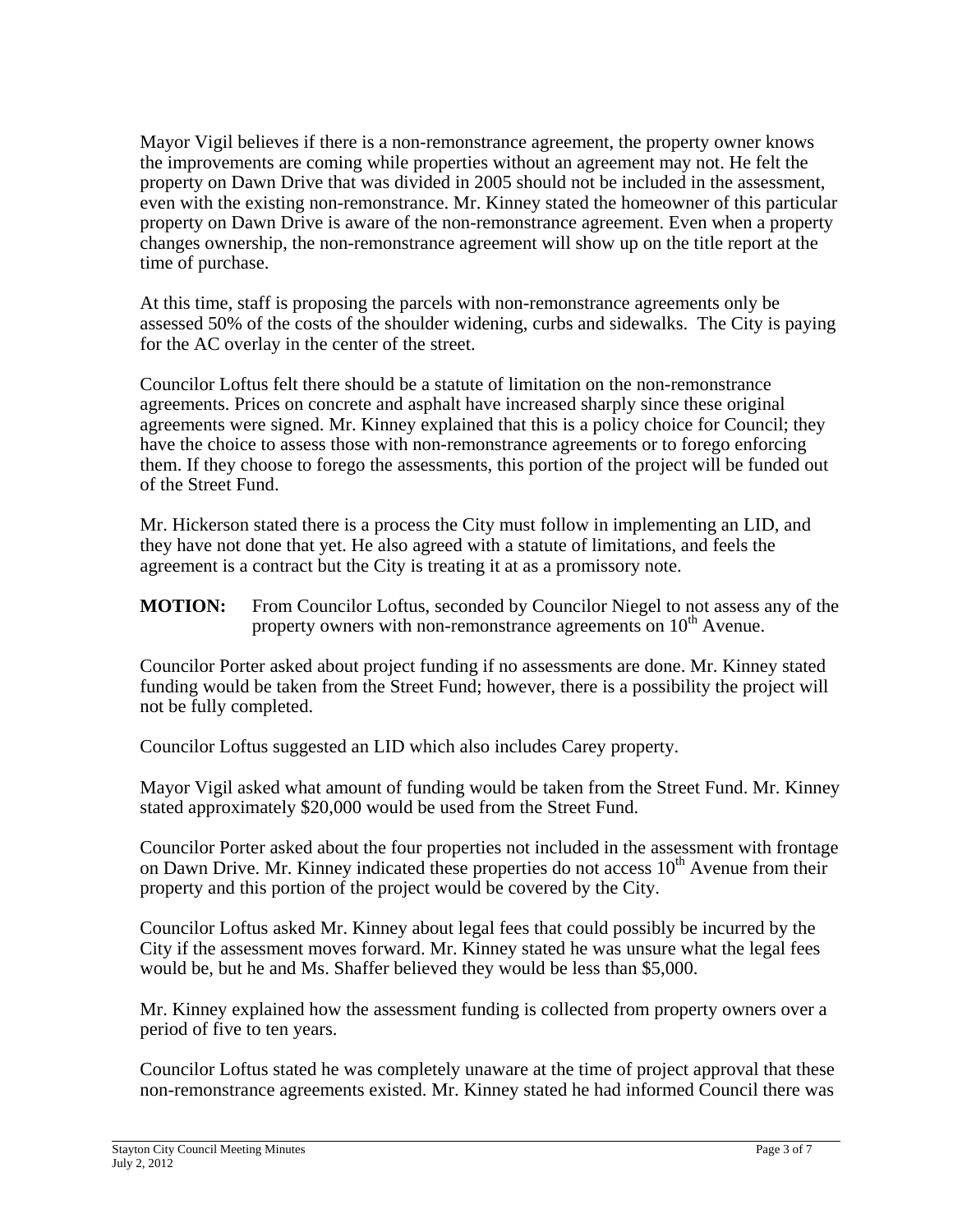matching fund obligations from the City which would ultimately come from the Street Fund. At the time of project approval, staff did not believe there would be enough funding to complete the entire project.

## **Motion failed 1:2 (Councilor Niegel and Councilor Porter)**

Councilor Niegel proposed the homeowners pay 1/3 of the cost rather than 1/2.

Mr. Kinney explained at this point, all staff is requesting from Council is whether or not to move forward with the assessments. There is a procedure that must be followed before a final decision on assessments is made. If an LID were put into place, it would be up to the Council as to what properties are included.

Mayor Vigil stated from the discussion he has heard this evening, the fairest thing to do is to assess those with a 1/3 cost.

Councilor Loftus suggested including all properties from E. Pine Street to Fern Ridge Road, splitting cost equally between each. Mayor Vigil stated he doesn't feel an LID including properties with and without non-remonstrance agreements is the right decision.

The Council indicated they need more time to consider this and the topic will return at the next City Council meeting.

c. **Council Decision:** None.

#### **NEW BUSINESS**

**Resolution No. 889, Adopting Fees and Charges for Various City Services**  a. **Staff Report:** Mayor Vigil pulled Resolution No. 889 from the agenda.

- b. **Council Deliberation:** None.
- c. **Council Decision:** None.

## **STAFF/COMMISSION REPORTS**

a. **Public Works Update – Dave Kinney:** Mr. Kinney reviewed updates to the Stayton Public Works Standard Specifications that have occurred over the past year.

#### Downtown Street Lighting

Staff received quotes to paint the street lights on Third Avenue from Morton Contracting, Inc. and Stom Painting. Unless Council directs otherwise, staff will proceed with painting the light poles on 3rd Avenue prior to SummerFest.

As for replacement of the lights, it appears as though Pacific Power may receive approval in the next 6 months to a year to use LED lights on the decorative poles.

Councilor Loftus asked how many poles are on  $3<sup>rd</sup>$  Avenue. Mr. Kinney stated he believes there are 12 metal poles and 1 wood pole on each end of the street. In the entire old downtown area, there are approximately 50 to 60 poles. The cost to replace the current poles with decorative lights is \$3,000 to \$4,000 per pole.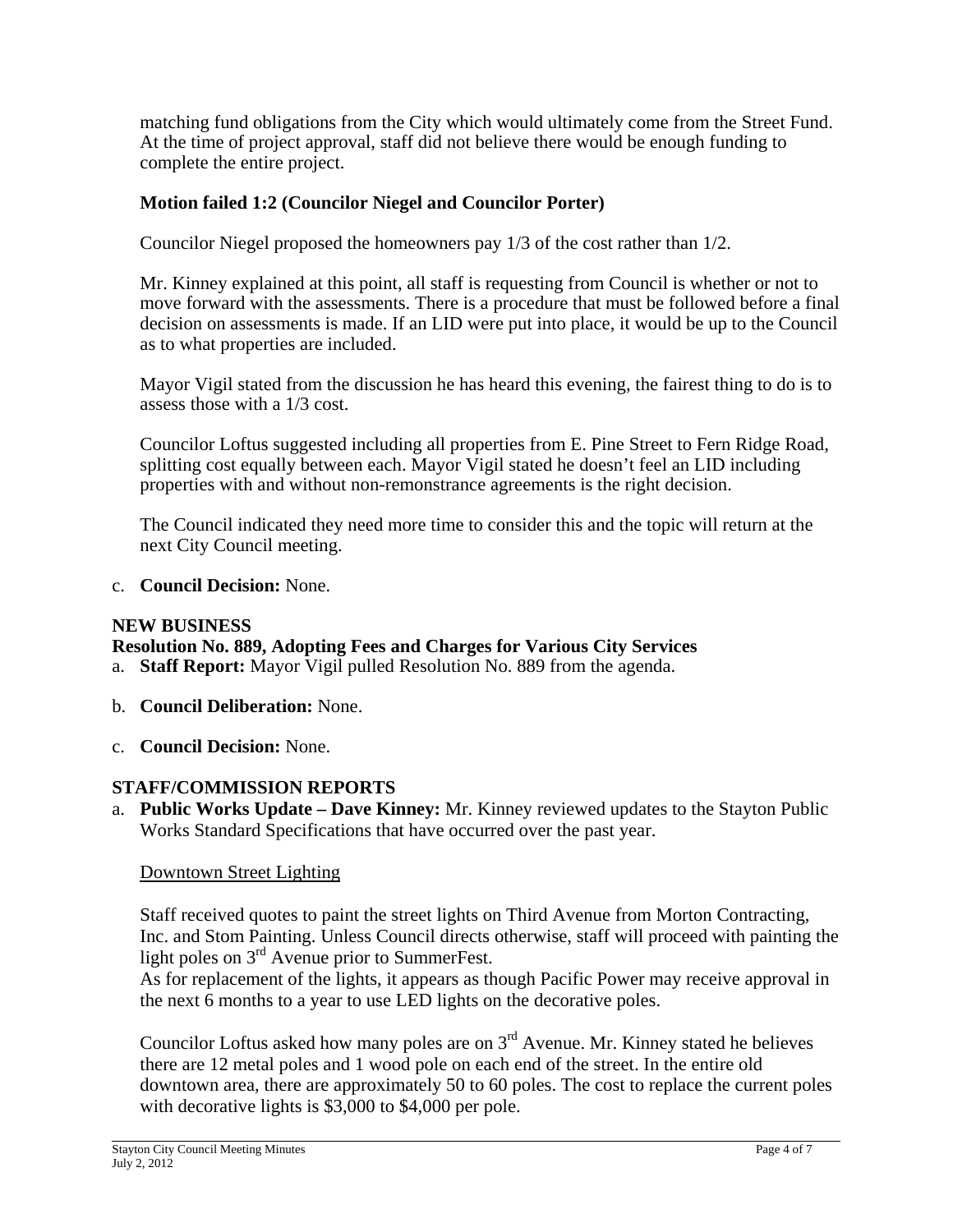**Kelly Schreiber, Stayton / Sublimity Chamber of Commerce at 175 E. High Street:** Ms. Schreiber stated the Main Street Committee has been meeting for several months and is made up of property owners in the downtown area. The Committee would like to see the area spruced up prior to summer events happening over the next couple of months and supports the light pole painting project.

**Glenn Hilton, North Santiam Funeral Service at 224-226 N. Third Avenue:** Mr. Hilton spoke in favor of painting the light poles. The light pole near his business has primer beginning to show through and feels painting them would be a good short-term fix.

# I-Serve Projects

Mr. Kinney spoke about the recent I-Serve projects completed in late June. These projects included painting the interior of the Jordan Bridge, work at the Museum, and work around the Community Center and Library properties. The group also worked on projects at other locations in Stayton and surrounding communities.

Councilor Quigley asked about painting the light poles and if a third coat of paint would be necessary. Mr. Kinney stated the third coat is to ensure uniformity of the lights. Councilor Quigley is struggling with whether or not he agrees that the poles should be painted. He doesn't feel how the light poles look will be remembered as much as the actual street people are walking on. Mr. Kinney added that recently Public Works staff met and discussed the need to move forward with sidewalk repairs in the downtown area.

Councilor Quigley asked what the target time range is to replace the poles. Mr. Kinney felt depending on funding, the lights could be as soon as two to three years.

Councilor Loftus felt that the money to paint the light poles should be kept to use as matching funds for grant applications. Mr. Kinney stated there are many unknowns when it comes to grant applications and whether the City will be successful in securing one. Immediate success in securing a grant is unlikely, unless the City is able to put together a very competitive application.

Councilor Loftus stated he lives on Third Avenue and would rather see the poles replaced rather than painted.

Councilor Porter would like to see something done rather than nothing. Councilor Niegel stated it would be unfortunate to not paint the light poles now and then three years down the road see that still nothing has been done.

Mayor Vigil spoke about how discussion on replacing the light poles began and his feelings on moving forward with painting the poles. He agreed the poles need to be replaced sooner rather than later, but agreed with moving forward with painting them for the time being. In addition, there are many other issues that need to be settled including electrical and wiring issues.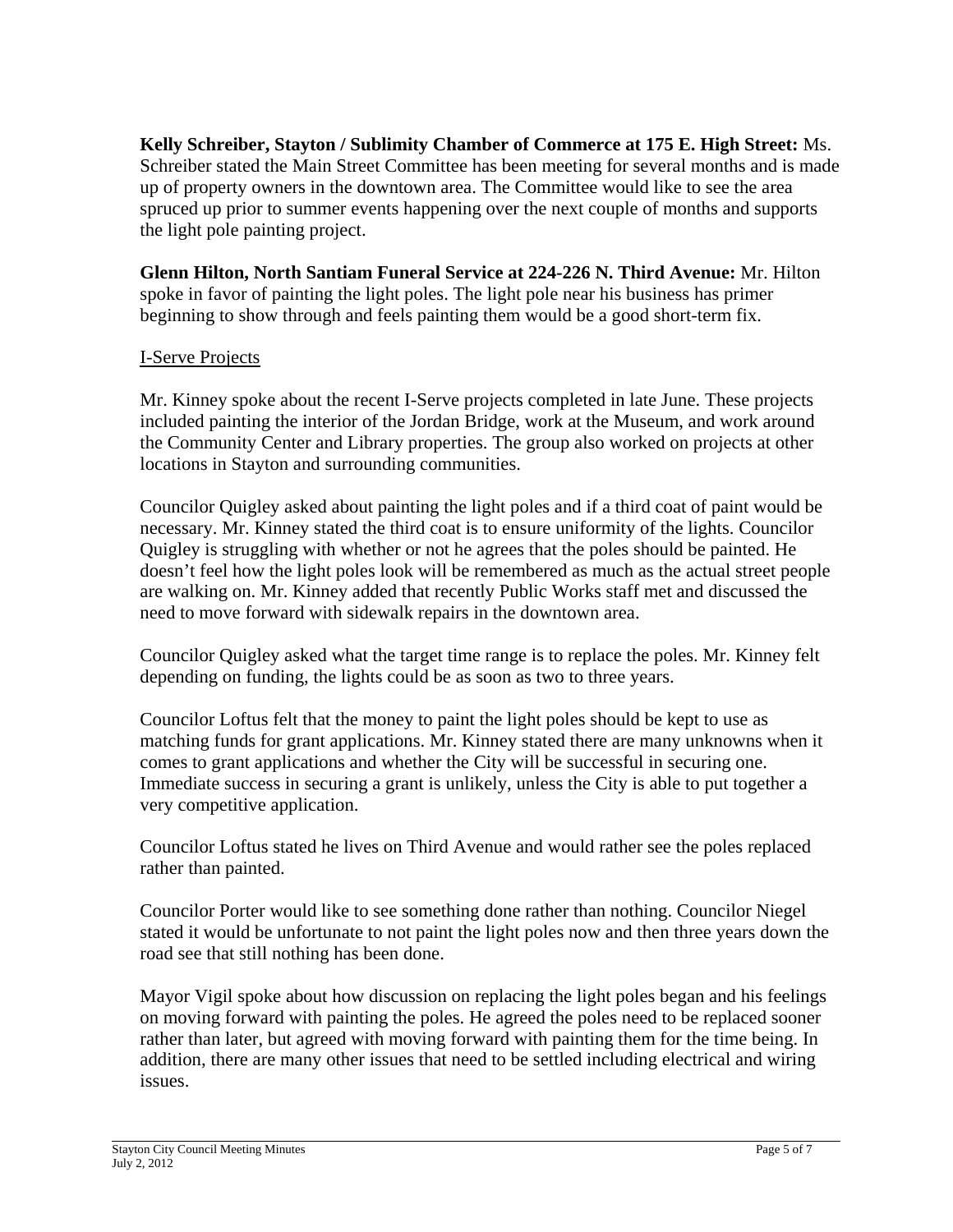Councilor Loftus suggested replacing four of the poles with the funding currently in the budget. Mayor Vigil stated Council had previously discussed replacing the poles in groups. However, this proved to not be feasible. Mr. Kinney added he was unsure if this would be approved by Pacific Power.

b. **City Council Meeting Agendas and Packets – Alissa Angelo:** Ms. Angelo briefly reviewed the staff report included in the City Council packet. Council packets will be available electronically and each Councilor will be provided with a council binder for each meeting.

# **PRESENTATIONS/COMMENTS FROM THE PUBLIC – None.**

## **BUSINESS FROM THE CITY ADMINISTRATOR**

- a. **Schedule Work Session Regarding the Stayton Comprehensive Plan:** A Council work session regarding the Stayton Comprehensive Plan was scheduled for July 23, 2012.
- b. Mr. Eubank stated recently after coordinating with the Brown House group, tree limbs were trimmed on the north side of their property, near the ditch. This trimming allows the reader board at the Library to be viewed by those traveling north on First Avenue.

## **BUSINESS FROM THE MAYOR – None.**

## **BUSINESS FROM THE COUNCIL**

- a. Councilor Loftus recently attended a Keizer Volcanoes game where three young people from Stayton were honored for the Reading for All Literacy Awards. He felt they should be recognized and congratulated them.
- b. Councilor Loftus spoke about the proposed Resolution No. 889, which had earlier been pulled from the agenda by Mayor Vigil. He stated he would like staff to provide a spreadsheet that compares Stayton's fee structure to other cities in our general area such as Lyons and Scio. He feels there is disparity in the City's charges and would like to see fairness.

Ms. Shaffer reviewed how the City of Stayton's fee structure is put together. She continued that she would be happy to do a spreadsheet with like cities that have similar populations and demographics.

Councilor Loftus stated he would like to see the cities of Salem and Keizer included as well. Ms. Shaffer explained that these cities are much larger than Stayton, and receive federal funding.

Resolution No. 889 will be placed on the next Council meeting Agenda.

## **FUTURE AGENDA ITEMS**

- a. **Public Hearing Phillips Property Annexation**
- b. **City Facebook Page**